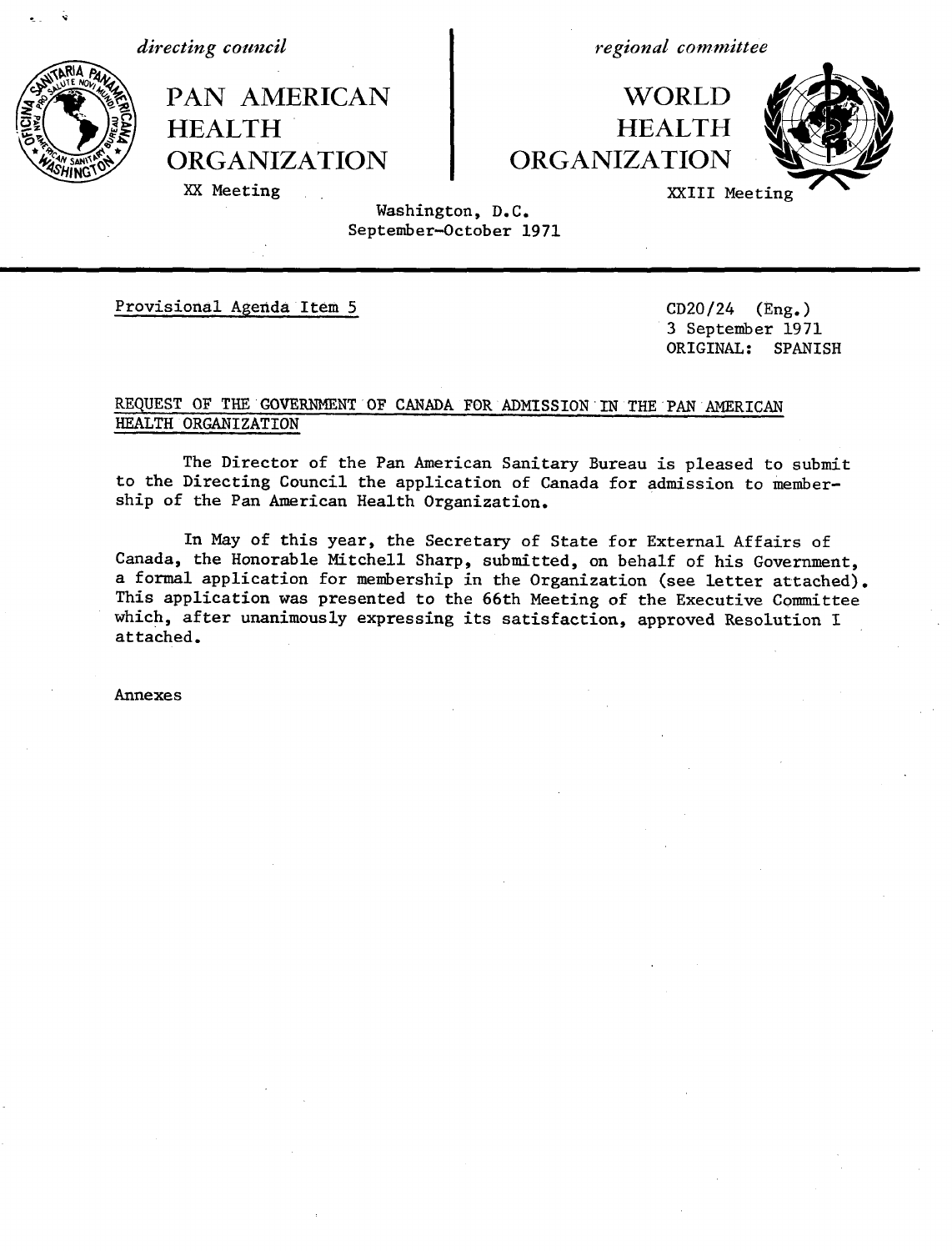CD20/24 (Eng.) ANNEX I

(COPY)

Ottawa, May 21, 1971

Dear Sir,

Thank you for your letter of February 23, 1971, regarding Canada's possible membership in PAHO and for the helpful information attached thereto.

In accordance with the procedures outlined in your letter, please regard this letter as the official request of the Government of Canada for admission into membership in the Pan American Health Organization.

Yours sincerely,

(Signed)

Mitchell Sharp

Dr. Abraham Horwitz, Director, Pan American Health Organization, 525 23rd Street N. W., Washington D.C. 20037 U.S.A.